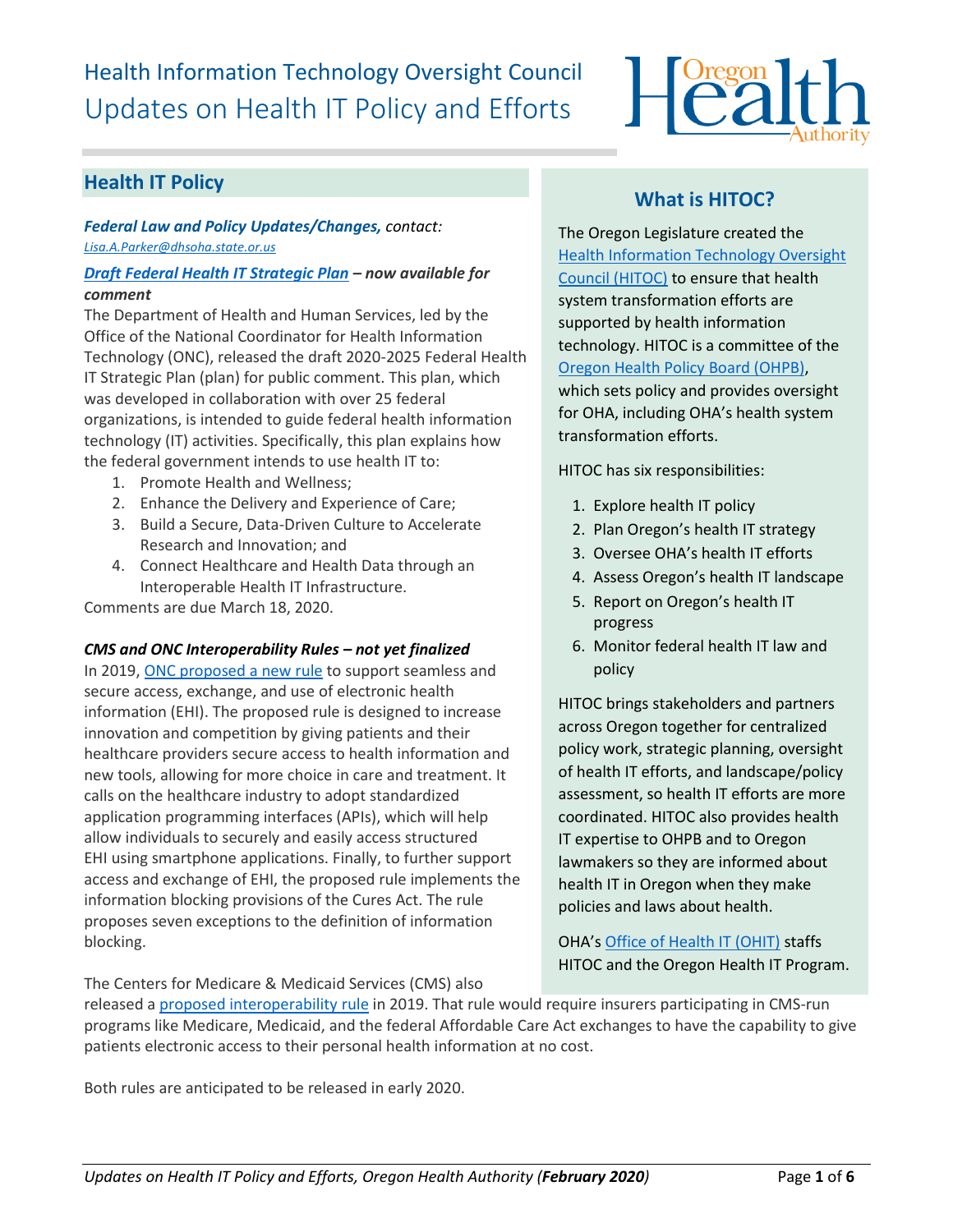#### **Trusted Exchange Framework and Common Agreement (TEFCA) -** [www.healthit.gov/TEFCA](http://www.healthit.gov/TEFCA)

HHS is implementing the Trusted Exchange Framework and the Common Agreement (TEFCA), which will outline a policy and technical approach to enable nationwide exchange of electronic health information across disparate health information networks (HINs). The development of the TEFCA is mandated by the 21st Century Cures Act. For a variety of stakeholders — including patients, providers, developers, and HINs — the TEFCA is designed to provide a single on-ramp to nationwide connectivity that can support secure electronic health information exchange.

- Draft 2 of the Trusted Exchange Framework and Common Agreement (TEFCA), released on April 19, 2019, outlines a common set of principles, terms, and conditions to support the development of a Common Agreement that would help enable nationwide exchange of electronic health information (EHI) across disparate health information networks (HINs).
- In September 2019, ONC awarded a cooperative agreement to The Sequoia Project to serve as the Recognized Coordinating Entity (RCE) to develop, update, implement, and maintain the Common Agreement and the Qualified Health Information Networks Technical Framework.

#### *Landscape and Environmental Scan, Contact: [Marta.M.Makarushka@dhsoha.state.or.us](mailto:Marta.M.Makarushka@dhsoha.state.or.us)*

OHA's Office of HIT (OHIT) engages in ongoing environmental scan activities to inform health IT efforts and ensure strategies and programs address evolving needs. OHIT continues compiling data across the agency and other sources to serve various purposes, such as informing HITOC's progress monitoring, program oversight, and reporting priorities.

In December 2019, staff presented [a 2019 Health IT Report to](https://www.oregon.gov/oha/HPA/OHIT-HITOC/HITOC%20Meeting%20Docs/2019_HIT_Report_for_HITOC_Review.pdf)  [HITOC](https://www.oregon.gov/oha/HPA/OHIT-HITOC/HITOC%20Meeting%20Docs/2019_HIT_Report_for_HITOC_Review.pdf) which summarizes what is known about Oregon's EHR and HIE landscape, including key health IT concepts and HITOC considerations. This report supports HITOC's data-related responsibilities and helps inform HITOC's 2020 strategic planning work.

Past work includes a Behavioral Health HIT/HIE Scan Report based on survey and interview data. Se[e Behavioral Health HIT](https://www.oregon.gov/oha/HPA/OHIT-HITOC/Pages/Behavioral-Health-HIT.aspx) [Workgroup f](https://www.oregon.gov/oha/HPA/OHIT-HITOC/Pages/Behavioral-Health-HIT.aspx)or more information.

# **Health IT and Health System Transformation: Vision and Goals**

HITOC set out a vision for health IToptimized health care, along with three goals. These guide OHA's health IT work.

#### **Vision:**

A transformed health system where health IT efforts ensure that the care Oregonians received is optimized by health IT.

## **Goal 1: Share Patient Information Across the Care Team**

Oregonians have their core health information available where needed, so their care team can deliver personcentered, coordinated care.

#### **Goal 2: Use Data for System Improvement**

Clinical and administrative data are efficiently collected and used to support quality improvement and population health management, incentivize improved health outcomes. Aggregated data and metrics are also used by policymakers and others to monitor performance and inform policy development.

**Goal 3: Patients Can Access Their Own Information and Engage in Their Care**  Individuals and their families access, use and contribute their clinical information to understand and improve their health and collaborate with their providers.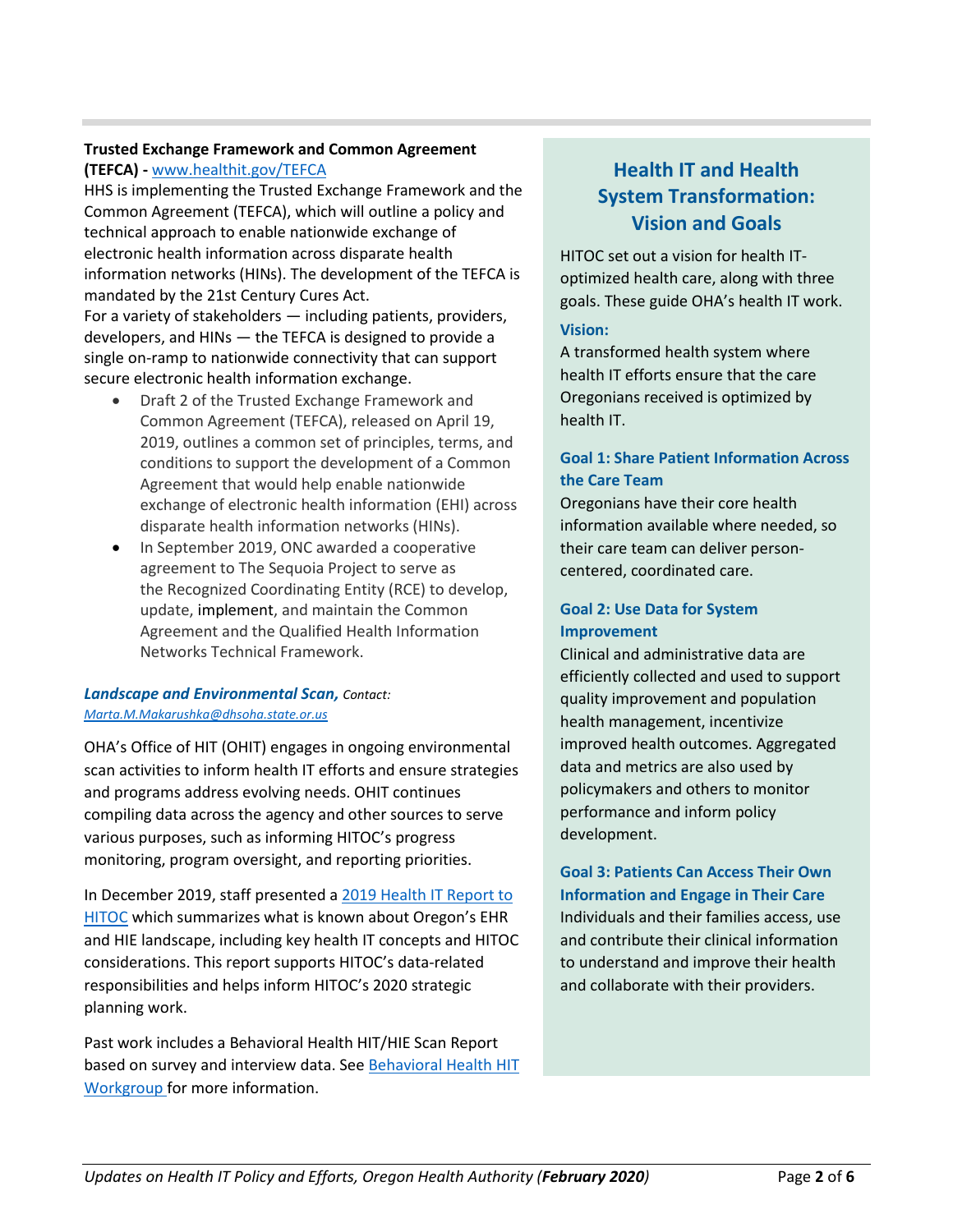#### *HITOC Strategic Plan and Annual Priorities, Contact: [Francie.J.Nevill@dhsoha.state.or.us](mailto:Francie.J.Nevill@dhsoha.state.or.us)*

The current [HITOC HIT 2017-2020 Strategic Plan](http://www.oregon.gov/oha/HPA/OHIT/Resources/Strategic%20Plan%20for%20HIT%20and%20HIE%20(Sept.%202017).pdf) was approved by the Oregon Health Policy Board OHPB in October 2017 and provides a roadmap for Oregon's HIT work ahead, including strategies for a "network of networks" approach to statewide health information exchange and the HIT Commons public/private partnership model of governance.

2021 Strategic Plan Update: In 2020, HITOC will update Oregon's strategic plan for health IT for 2021 and beyond. HITOC's strategic plan is for everyone in Oregon, not just Medicaid/Oregon Health Plan. Its statewide strategies include state agencies, hospitals, health systems, CCOs and health insurance companies, clinicians and clinic staff, technology partners, consumers/patients, and more.

#### **Your input on where HITOC should stay the course and where adjustments are needed is critical.**

Between February and April, HITOC will seek stakeholder input through public comment, a series of listening sessions, and other outreach. HITOC's Strategic Planning retreat will be held in June, and the draft updated plan is expected to be presented to the Oregon Health Policy Board for approval by the end of 2020. Se[e HITOC 2021 Strategic Plan Update website](https://www.oregon.gov/oha/HPA/OHIT-HITOC/Pages/SP21-Home.aspx) for more information.

Annual priorities: In February 2020, HITOC will report to the [Oregon Health Policy Board](https://www.oregon.gov/OHA/OHPB/Pages/OHPB-Meetings.aspx) on 2019 progress and proposed 2020 priorities, including Strategic Plan update work, and further work related to HIT and social determinants of health and health equity.

#### *Behavioral Health HIT Workplan, contact: [Kristin.M.Bork@dhsoha.state.or.us](mailto:Kristin.M.Bork@dhsoha.state.or.us) an[d Jessica.l.wilson@dhsoha.state.or.us](mailto:Jessica.l.wilson@dhsoha.state.or.us)*

As part of the ongoing behavioral health work, the Behavioral [Health \(BH\) HIT](https://www.oregon.gov/oha/HPA/OHIT-HITOC/Pages/Behavioral-Health-HIT.aspx) [Workgroup's](https://www.oregon.gov/oha/HPA/OHIT-HITOC/Pages/Behavioral-Health-HIT.aspx) November 2019 meeting focused on the OHA effort to modernize the Compass system, which includes required reporting for behavioral health providers in Oregon. Workgroup members heard a presentation on the efforts to streamline reporting requirements and provided input on their challenges and what they would like to see moving forward. In February 2020, the Workgroup will give

# **HITOC's Current Work Groups**

#### **[Health IT/Health Information Exchange](https://www.oregon.gov/oha/HPA/OHIT-HITOC/Pages/HCOP.aspx)  [Community and Organizational Panel](https://www.oregon.gov/oha/HPA/OHIT-HITOC/Pages/HCOP.aspx)**

This group is composed of representatives from a variety of organizations across Oregon that are implementing or operating crossorganizational health IT and health information exchange programs. Members share best practices, identify common barriers to progress, and explore opportunities for collaboration.

#### **[Behavioral Health HIT Workgroup](https://www.oregon.gov/oha/HPA/OHIT-HITOC/Pages/Behavioral-Health-HIT.aspx)**

HITOC chartered this group in 2018 to prioritize the recommendations in OHA's *[Report on Health Information Technology](https://www.oregon.gov/oha/HPA/OHIT/Resources/BH%20HIT%20Draft%20Report%2012-1-2017%20for%20HITOC%20Review.pdf)  [and Health Information Exchange Among](https://www.oregon.gov/oha/HPA/OHIT/Resources/BH%20HIT%20Draft%20Report%2012-1-2017%20for%20HITOC%20Review.pdf)  [Oregon's Behavioral Health Agencies](https://www.oregon.gov/oha/HPA/OHIT/Resources/BH%20HIT%20Draft%20Report%2012-1-2017%20for%20HITOC%20Review.pdf)*. The workgroup's recommendations were presented to HITOC in December 2018 and added to the Report as an addendum. HITOC requested the workgroup continue in 2019. It is composed of a broad representation of types of behavioral health stakeholders across Oregon.

#### **[Network of Networks Technical](https://www.oregon.gov/oha/HPA/OHIT-HITOC/Pages/Network-of-Networks-Meetings.aspx)  [Definitions Group](https://www.oregon.gov/oha/HPA/OHIT-HITOC/Pages/Network-of-Networks-Meetings.aspx)**

HITOC chartered this group in 2018 to do exploratory work on the Network of Networks concept (see *[Statewide HIE](https://www.oregon.gov/oha/HPA/OHIT-HITOC/Documents/StatewideHIE101.pdf)  [101](https://www.oregon.gov/oha/HPA/OHIT-HITOC/Documents/StatewideHIE101.pdf)*)*.* It is composed of HCOP and HITOC members, plus several other stakeholders. It advises OHA about technical issues related to the planned Network of Networks, including foundational concepts, definitions, and landscape issues.

input on the scope for technical assistance to substance use disorder providers around EHR and HIE, under federal SAMHSA block grant funding.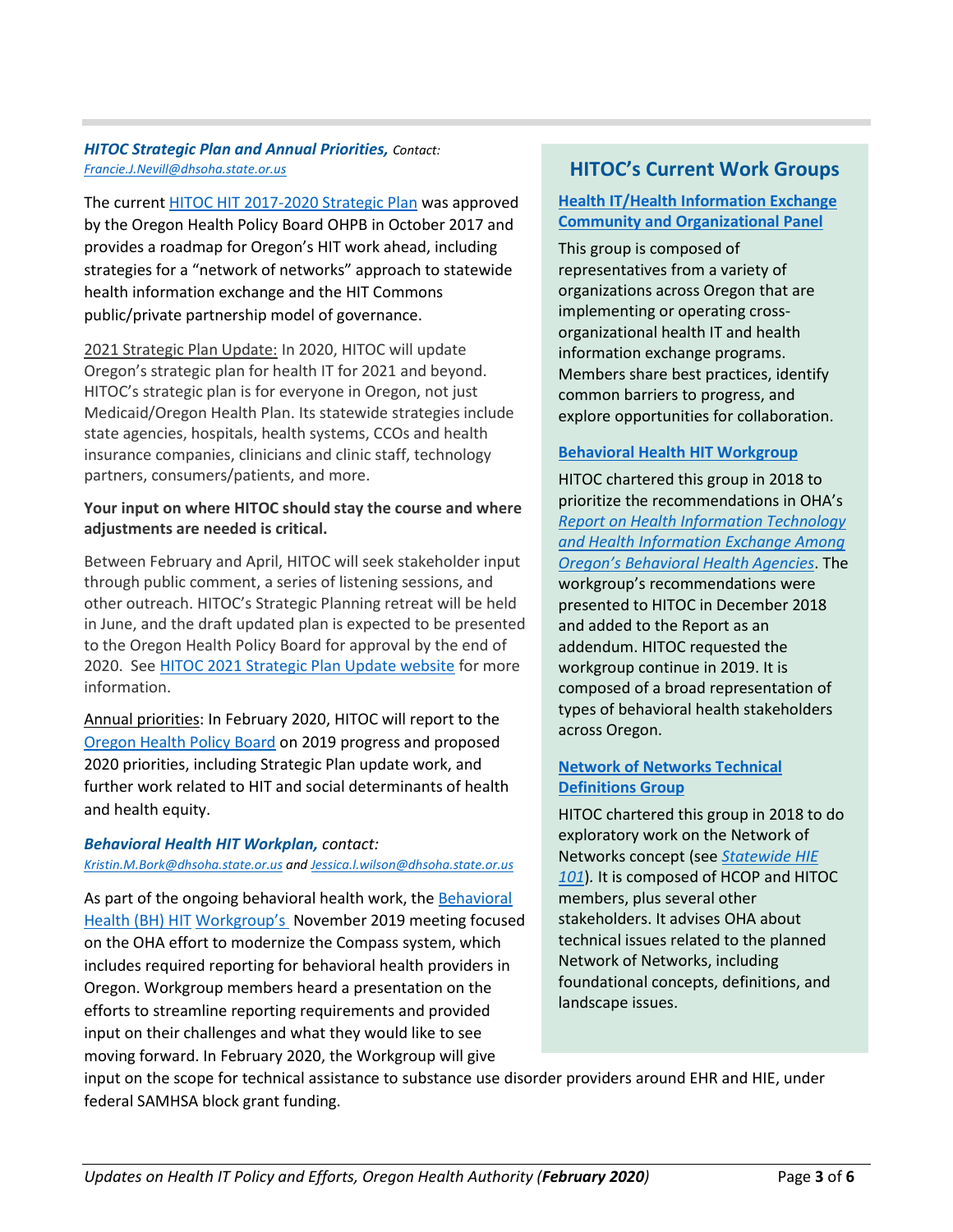# **Oregon Health IT Program: Partnerships**

#### *HIT Commons Contact[: Britteny.J.Matero@dhsoha.state.or.us](mailto:Britteny.J.Matero@dhsoha.state.or.us)*

The HIT Commons is a public/private partnership to coordinate investments in HIT, leverage funding opportunities, and advance HIE across the state. HIT Commons is co-sponsored by the Oregon Health Leadership Council (OHLC) and OHA, and is jointly funded by OHA, hospitals, and health plans. For more information see the [HIT Commons w](http://www.orhealthleadershipcouncil.org/hit-commons/)ebsite.

#### *EDie and the Collective Platform (formerly known as PreManage)*

Th[e Emergency Department Information Exchange \(EDie\)](http://www.orhealthleadershipcouncil.org/edie/) allows Emergency Departments (EDs) in real-time to identify patients with complex care needs who frequently use the emergency room for their care. In addition to utilization alerting, EDie also provides succinct but critical information to ED physicians, such as: security alerts, care guidelines entered by the patient primary care home, and contact information for case managers. All hospitals with emergency departments (excepting the VA) in Oregon are live with EDie.

The Collective Platform (aka PreManage) is a companion software tool to EDie. PreManage brings the same real-time hospital event notifications (ED and Inpatient Admit, Discharge, and Transfer (ADT) data) to those outside of the hospital system, such as health plans, Medicaid coordinated care organizations (CCOs), providers, and care coordinators. In Oregon, Physician Orders for Lifesaving Treatment (POLST) forms are available to view for clinics, Skilled Nursing Facilities (SNFs), payers, and hospitals who receive EDie alerts through paper/fax.

EDie and the Collective Platform are in use statewide and adoption for Collective continues to grow. All of Oregon's CCOs receive hospital notifications through the Collective Platform, as are most major Oregon health plans, all of Oregon's Dental Care Organizations, and 4 tribal clinics. Behavioral health continues to be a major category of Collective users. All Type B Area Agencies, Aging and Aging & People with Disabilities, and Developmental Disabilities District offices are now using Collective.

Recent highlights:

- 66% of Oregon's hospitals are receiving PDMP data (see below) within their EDie alerts.
- PreManage began to roll out to Skilled Nursing Facilities across Oregon in 2019. 93 out of nearly 200 are live.

#### *Oregon's Prescription Drug Monitoring Program (PDMP) Integration Initiative*

Oregon's PDMP Integration initiative connects EDie, regional health information exchanges (HIEs), EHRs, and pharmacy management systems to [Oregon's PDMP](http://www.orpdmp.com/), which includes prescription fill information on controlled substances, and is administered by OHA's Public Health Division. HIT Commons is overseeing the [PDMP Integration work](http://www.orhealthleadershipcouncil.org/pdmp-integration/) with guidance from the Oregon PDMP Integration Steering Committee and in coordination with OHA's Public Health PDMP program. Legislative updates and the latest PDMP implementation reports can now be found on th[e HIT Commons website.](http://www.orhealthleadershipcouncil.org/hit-commons/)

PDMP Integration capabilities went live in summer of 2017 and the statewide subscription funding officially launched through the HIT Commons in Spring 2018. Recent highlights include:

• 20,461 (this number cannot be deduplicated and may reflect duplicate prescriber counts) prescribers across 158 organizations have integrated access to Oregon's PDMP data– either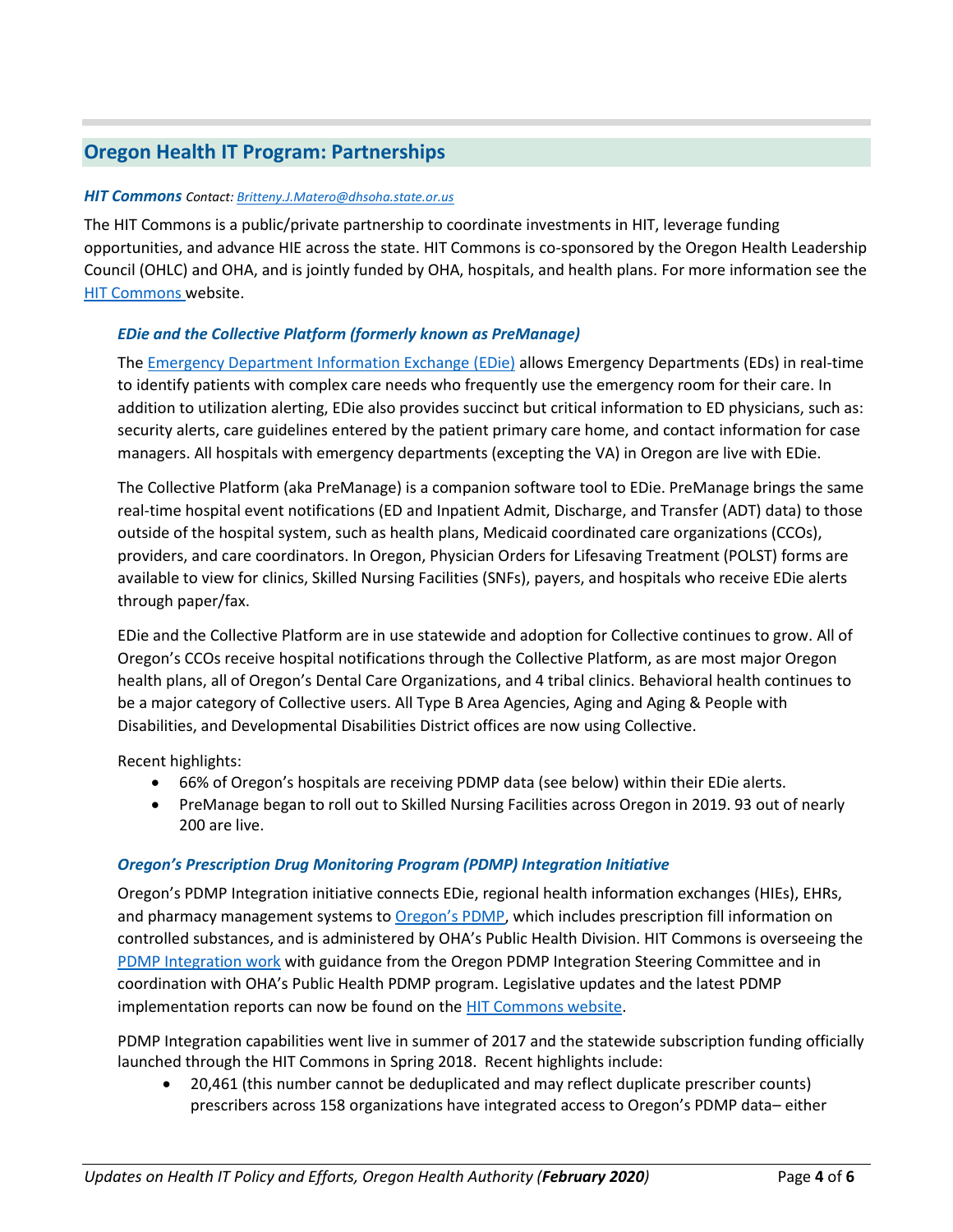through their EDie alerts, or through one-click access at the point of care (EHR or HIE), 7 retail pharmacy chains (across 368 sites) and 1 rural pharmacy are also live.

• 6.6% reduction in acute opioid prescribing since 2018.Interstate data sharing is established with PDMPs in Idaho, Kansas, Nevada, Texas, North Dakota, and Washington (WA for web portal only). Alaska, Wyoming and California are in progress.

#### *Oregon Community Information Exchange Activities*

In general, Community Information Exchanges connect health care, human and social services partners to improve the health and well-being of communities. A technology platform supporting a CIE could provide many functions, including statewide social services directory, shared SDOH assessments, real-time closed loop referral management, collaborative care plans and standardized outcomes and data analysis. HIT Commons activities around CIE thus far have included:

- An environmental scan of CIE efforts underway in Oregon was completed in fall 2019.
- The HIT Commons has chartered an Oregon CIE Advisory Group to engage stakeholders statewide to discuss components of an effective CIE, assess opportunities for alignment of regional CIE efforts, and to develop a CIE Roadmap for Oregon by the end of 2020.

OHA supports HIT Commons CIE Advisory Group efforts as well as internal OHA/DHS coordination to ensure alignment between CIE and other state SDOH work. HITOC will receive an update at its February 2029 meeting on this work. For more information, see: [http://www.orhealthleadershipcouncil.org/currently-in](http://www.orhealthleadershipcouncil.org/currently-in-development/)[development/](http://www.orhealthleadershipcouncil.org/currently-in-development/)

#### **Oregon Health IT Program: Programs**

#### *Medicaid EHR Incentive Program Contact[: Jessica.L.Wilson@dhsoha.state.or.us](mailto:Jessica.L.Wilson@dhsoha.state.or.us)*

[The Medicaid EHR Incentive Program](https://www.oregon.gov/oha/MHIT/pages/index.aspx) (also known as the Promoting Interoperability Program) offers qualifying Oregon Medicaid providers federally-funded financial incentives for the adoption or meaningful use of certified electronic health records technology. Eligible professional types include physicians, naturopathic physicians, pediatric optometrists, nurse practitioners, certified nurse-midwives, dentists, and physician assistants in certain settings. As of February 2020, more than \$206 million in federal incentive payments have been dispersed to 60 Oregon hospitals and 3,834 Oregon providers. The program ends in 2021.

#### *Oregon Provider Directory Contact: [Karen.Hale@dhsoha.state.or.us](mailto:Karen.Hale@dhsoha.state.or.us)*

The [Oregon Provider Directory](https://www.oregon.gov/oha/HPA/OHIT/Pages/PD-Overview.aspx) will serve as Oregon's directory of accurate, trusted provider data. It will support care coordination, HIE, administrative efficiencies, and serve as a resource for heath analytics. Authoritative data sources that feed the Provider Directory will be matched and aggregated and data stewards will oversee management of the data to ensure the Provider Directory maintains initial and long-term quality information. [The Provider Directory Advisory Committee](https://www.oregon.gov/oha/HPA/OHIT/Pages/PDAC.aspx) provides stakeholder input and oversight to OHA's development of this program.

The Oregon Provider Directory went live in September 2019 and is onboarding a small set of users in Central Oregon for a soft launch. **HIT Commons** is working with OHA staff and stakeholder volunteers to develop initial use case testing for the soft launch. Additional users will be added in later phases as data become more robust.

#### *Clinical Quality Metrics Registry Contact: [Katrina.M.Lonborg@dhsoha.state.or.us](mailto:Katrina.M.Lonborg@dhsoha.state.or.us)*